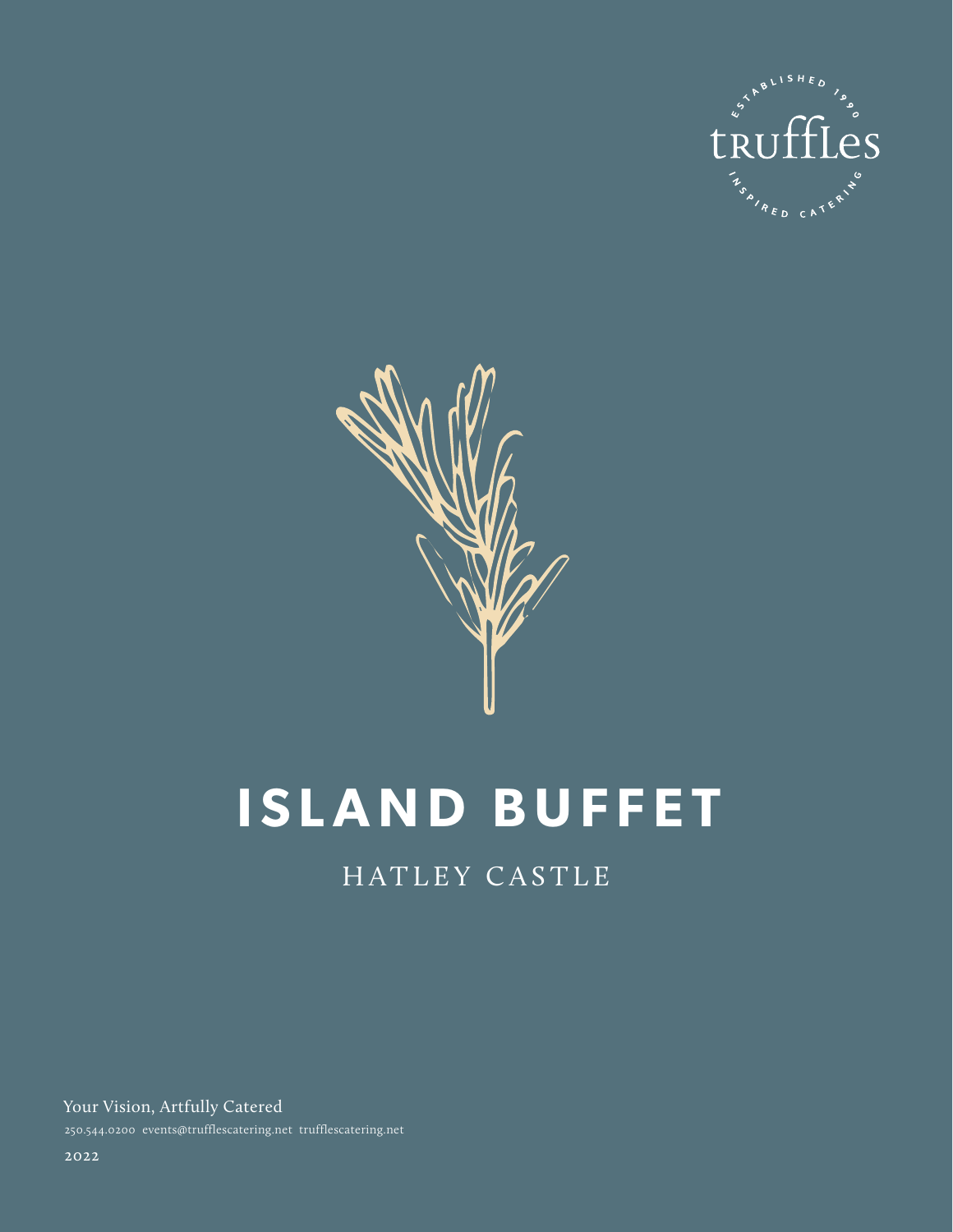

# **local** ingredients

At Truffles Catering we are passionate about providing a culinary experience that will elevate your event with exquisite flavours and unforgettable presentation. Our relationships with local farmers allow us to bring in flavourful and healthy ingredients that inspires an innovative and memorable culinary experience that we've built our reputation on.

#### **DEDICATED** service

With over 30 years of experience, Truffles Catering provides outstanding culinary experiences. Our dedicated, highly trained on-site managers and chefs will be designated to you for your event. We'll manage the event procedures and ensure that everything comes together as envisioned.

### **ETHICAL** choices

We deeply care about our impact on our Island's environment and community. We are a green certified business with a long-standing tradition of supporting charities. Each year, our companies raise over \$30,000 to benefit these local organizations.

When exploring this menu, we trust the passion behind its creation inspires the vision of your event. We look forward to offering you a tailored experience with custom menus created from fare that is true to Vancouver Island.

# **ISLAND BUFFET**

| GFGLUTEN FREE |
|---------------|
|               |
|               |
| VGN  VEGAN    |

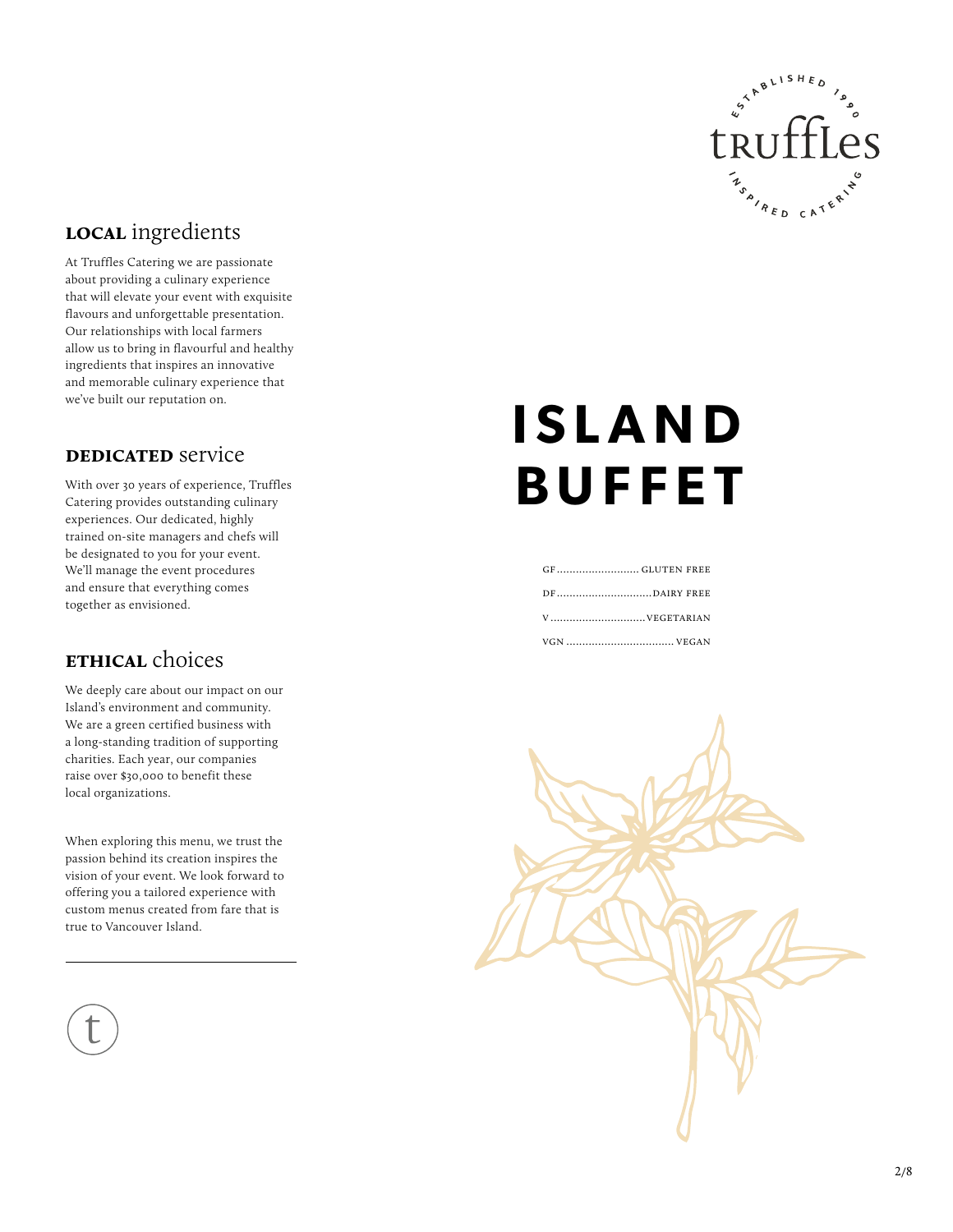# SELECT THREE SALADS:

# **Truffles Favourites**

Gathered Greens GF/VGN TOPSOIL urban farmed greens, shaved fennel, orange segments, sweet and salty pecans, radish, candy cane beets, champagne vinaigrette

Watermelon-Ancient Grain Salad GF/V Okanagan goat cheese, baby arugula, quinoa, toasted almonds, mint, white balsamic vinaigrette

#### Sun Wing Tomatoes &

Buffalo Mozzarella  $GF/V$ Heirloom and gem varieties, fresh basil, balsamic reduction, extra virgin olive oil

# **Chef's Selections**

Not Your Traditional Caesar GF Grilled hearts of romaine, Berryman Farms pork rinds, Qualicum raclette, roasted garlic-split balsamic dressing

#### Spring Vegetable Pasta Salad v

Sea shell pasta, roasted Sun Wing cherry tomatoes, roasted peppers, baby arugula, summer squash, Grana Padano, basil-buttermilk dressing

#### Sprouted Lentil Salad GF/VGN

Grilled radicchio and kale, baby frisée, puffed quinoa, toasted sunflower seeds, cucumber, tomato, fresh basil, roasted cashew vinaigrette

#### Smoked Albacore Tuna 'Niçoise' GF/DF

Baby green beans, confit Sun Wing tomatoes, pickled new potatoes, grated egg yolk, kalamata olive dust, white truffle Dijon vinaigrette . **add \$7**

### **Local Seasonal Flavours**

#### Grilled Okanagan Peaches DF Parma ham, torn ciabatta croutons, TOPSOIL urban farmed greens, extra virgin olive oil. . . . . . . . . . . . . . **add \$3** (SEASONALLY AVAILABLE AUGUST–SEPTEMBER)

Brûléed Saanich Figs GF/V Québécois blue benedict cheese, red wine gastrique, lemon candied pecans, TOPSOIL urban farmed greens . . . . . . . . . . . . . . . . . . . . . . . . . . . . . . . . . . . . . . . . . . . . . . **add \$3** 

(SEASONALLY AVAILABLE AUGUST–SEPTEMBER)

Cowichan Valley Asparagus GF/V Lemon-basil butter sauce, pickled red onion, toasted almonds . . **add \$3** (SEASONALLY AVAILABLE MAY–JUNE)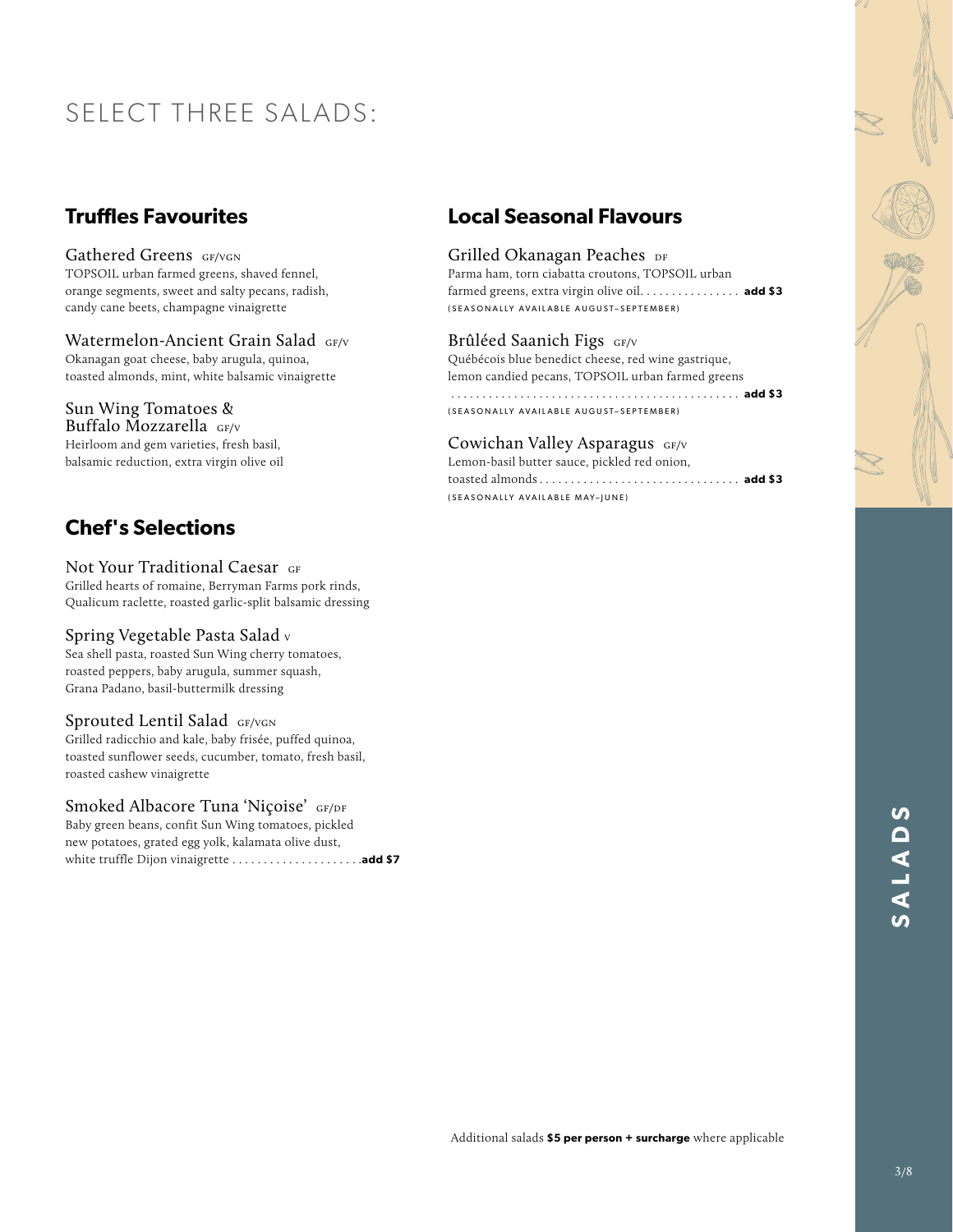# SELECT THREE ACCOMPANIMENTS:

# **Truffles Favourites**

#### Chargrilled Vegetables GF/V

Locally harvested seasonally: pesto grilled zucchini, charred bell peppers, balsamic eggplant and portobello mushroom, oven dried Sun Wing tomatoes, heirloom baby carrots, grilled asparagus

Yukon Gold Potato Pavé GF/V Layered potato with caramelized onion, fresh thyme, cream, Grana Padano

#### Tagliatelle v

Organic egg noodles, vegetable ragout, fresh basil, Sun Wing tomato sauce, Natural Pastures baby mozzarella

# **Chef's Selections**

Broccolini GF/V Roasted bell pepper, garlic, chili oil, Grana Padano

Warm Seasonal Vegetables GF/VGN Roasted cipollini onion emulsion, fresh thyme

Roasted Baby Beets GF/V Candy cane and golden varieties, braising greens, goat cheese dressing, sherry gastrique

Pan Seared Gnocchi v Roasted Sun Wing tomatoes, peppers, spinach, ricotta, fresh basil pesto

White Bean Cassoulet GF Pancetta, thyme, creamed leeks

# **Local Seasonal Flavours**

Saanich Peninsula Banana Potatoes GF/DF Demi-glace roasted, rosemary, thyme, garlic (SEASONALLY AVAILABLE JUNE–OCTOBER)

Roasted Heirloom Carrots GF/V

Qualicum brie crisps, crème fraîche, Butler Farm hazelnut sherry vinaigrette (SEASONALLY AVAILABLE JUNE–OCTOBER)

Saanich Organics Summer Squash GF/VGN Arugula-basil pistou, caramelized Walla Walla onion, preserved lemon emulsion (SEASONALLY AVAILABLE JUNE–OCTOBER)

Additional accompaniments **\$5 per person + surcharge** where applicable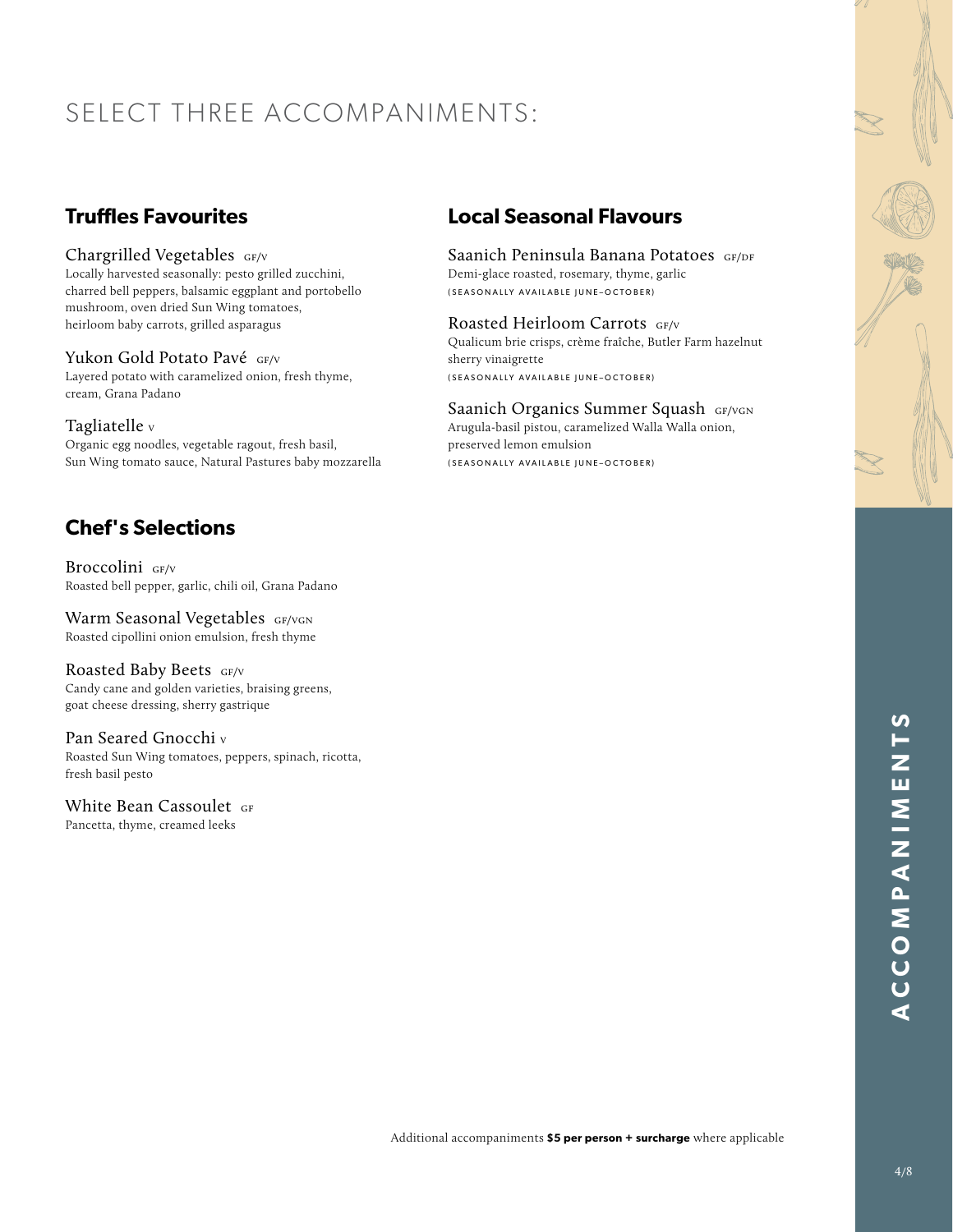# SELECT TWO ENTRÉES:

## **Truffles Favourites**

Rossdown Farms Chicken Bruschetta GF/DF Free run, roasted Sun Wing gem tomatoes, fresh basil, crispy onions

Ocean Wise BC Wild Salmon GF Roasted Silver Rill corn sauce, tarragon-fennel salad

Alberta 'AAA' Top Sirloin Medallions GF Roasted king oyster mushrooms, red wine braised Walla Walla onions, Dijon beef reduction

# **Chef's Selections**

Berryman Farms Pork Chop GF/DF Red wine braised cabbage, roasted apple, mustard seed pan jus

Alberta 'AAA' Short Ribs GF Slow braised, yam purée, chimichurri sauce, parsnip chips

Haida Gwaii Sablefish GF/DF Miso marinated, green tea broth, pea shoot and radish sprout salad . . **add \$9**

Rack of Lamb Tomato-eggplant ragout, roasted crimini mushroom, dijon herb crust . **add \$10**

Northern Pacific Arctic Char GF/DF

Pan seared, lemon caper vierge, confit Sun Wing tomatoes, watercress, herb salad . . **add \$3**

### **Local Seasonal Flavours**

#### Halibut & Sidestripe Shrimp GF

Salt Spring Island mussels, Hertel bacon cream sauce, Saanich Peninsula banana potatoes, fried leeks . . **add \$9** (SEASONALLY AVAILABLE APRIL–SEPTEMBER)

#### Rossdown Farms Chicken Breast GF

Free run, Sooke foraged mushrooms, spring onion purée, confit garlic, fresh tarragon (SEASONALLY AVAILABLE AUGUST–OCTOBER)

#### Ocean Wise BC Spring Salmon GF

Soubise sauce, butter braised radishes, watercress-herb salad, puffed wild rice (SEASONALLY AVAILABLE MAY–JUNE)

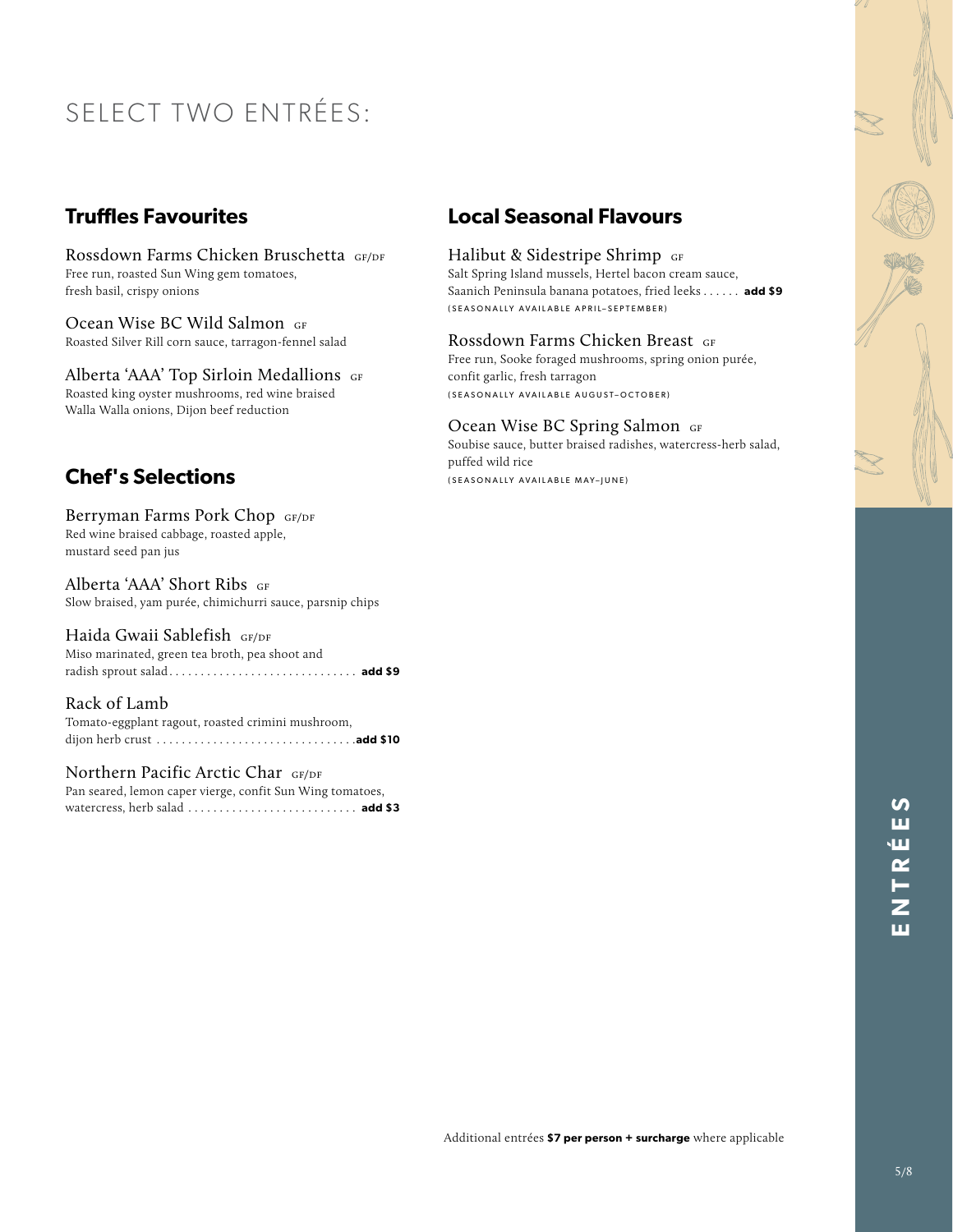# BUFFET ADD-ONS:

### **Chef Attended Carveries\***

*Pricing is based per person and on a minimum of 50 guests*

#### Alberta 'AAA' Beef Carvery GF/DF

All beef carveries accompanied with Dijon mustard, horseradish, pan jus, house-made chutney

#### *Choice of:*

#### Smokehouse Carvery GF/DF

All smokehouse carveries accompanied with BBQ mop sauce, chimichurri, steak sauce, crispy onions

#### *Choice of:*

| 'AAA' House Smoked Brisket GF/DF. \$11   |  |
|------------------------------------------|--|
| Cedar Plank Salmon GF/DF.  \$13          |  |
| Berryman Farms Baby Back Ribs GF/DF \$16 |  |

#### Porchetta GF/DF

| Fraser Valley pork loin, rolled with herbs and garlic, |  |
|--------------------------------------------------------|--|
| chicharrones, sweet & sour onion jam \$13              |  |

### **Something Sweet**

*Pricing is per person*

#### Truffles  $GF/V$

| 2 per person                                                   |  |
|----------------------------------------------------------------|--|
| Dark chocolate & orange, chai latte, Earl Grey, milk chocolate |  |
| & caramelized white chocolate, chili lime\$4                   |  |

#### Fresh Sliced Fruit GF/VGN

Selection of melons, kiwi, pineapple, grapes and Saanich Peninsula berries (when in season) . . **\$6**

#### Brûlée Lemon Tart v

| Gobind Farms berries (when in season), |  |
|----------------------------------------|--|
|                                        |  |

#### Miniature Delights v

| French Gâteau, macarons, pavlova, chocolate truffles, |  |  |  |  |
|-------------------------------------------------------|--|--|--|--|
|                                                       |  |  |  |  |

#### Tiramisu Shots v

Espresso ladyfingers, vanilla mascarpone, dark chocolate ganache, hazelnut crumb and chocolate tuille . . **\$6**

#### Seasonal Fruit Hand Pies v

Chai mascarpone frosting . . **\$6**

#### Pavlova GF/V

A summer favourite. Meringue filled with lemon curd and stewed Saanich Farms rhubarb, topped with fresh local berries and pistachio crumb.................. \$6

### **Included in Buffet**

#### Coffee and Tea

Proudly supporting Level Ground Coffee, with premium Metropolitan Teas, accompanied with milk, cream and sugar

#### Bread Service

Local, artisan breads, with whipped salted butter, elegantly served at your table or pre-set for your guests

#### House Made Donuts v

*2 per person* Cruller style donuts, tossed with choice of cinnamon sugar, powdered sugar, lemon-coconut or sour cream glazes . . **\$6**

## **Cake Cutting**

We offer the following cake cutting services:

| Cut and display for guests to help<br>themselves $\dots\dots\dots\dots\dots\dots\dots\dots$ . \$3 per person |
|--------------------------------------------------------------------------------------------------------------|
| Full cake cutting, plating and service                                                                       |
| (PRICING INCLUDES PLATEWARE AND CUTLERY)                                                                     |
|                                                                                                              |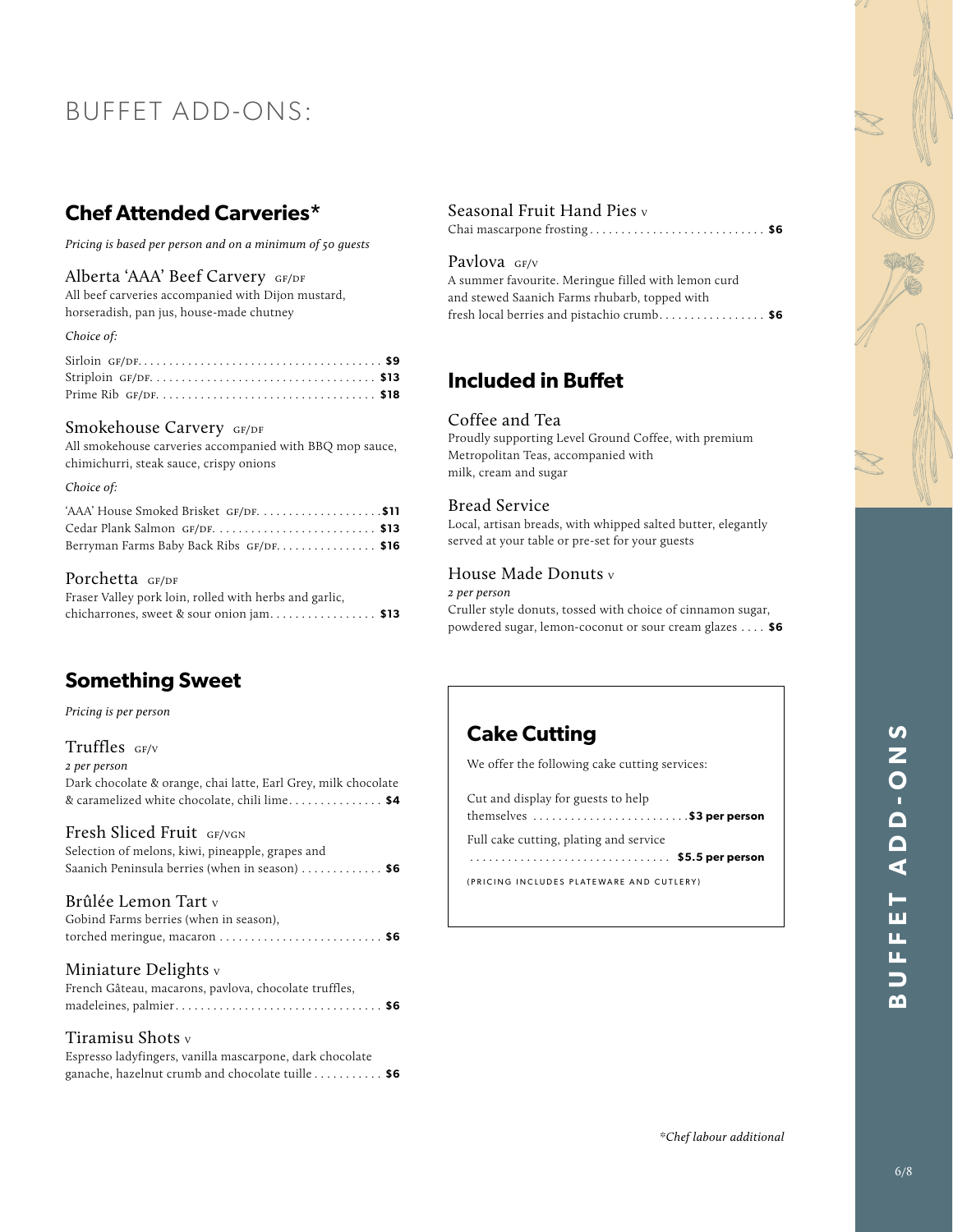# SOMETHING SPECIAL:

# **Passed Canapés**

*minimum 36*

| Mascarpone Crêpe, Scallions, pickled shallot, crispy caper |  |
|------------------------------------------------------------|--|
| Smoked Salmon                                              |  |

| Beef Short Rib Rillette                               |  |
|-------------------------------------------------------|--|
| Butter toasted brioche, charred green onion  \$3.5 ea |  |

Risotto Arancini v Heirloom tomato, baby mozzarella, basil bites...... \$3.25 ea

Watermelon & Feta GF Sweet balsamic fluid gel . **\$3.25 ea**

Beef Carpaccio GF Fried polenta, micro arugula, parmesan, truffle aioli . . . . . . . . . . . . . . . . . . . . . . . . . . . . . . . . . . . . . . . . . . . . . **\$3.75 ea**

| Beet Cured Salmon                      |  |
|----------------------------------------|--|
| Potato blini, pickled cucumber\$3.5 ea |  |

# **Food Stations**

Fresh Shucked Kusshi Oysters\* GF/DF Farmed in the pristine territorial waters of the K'omoks First Nation, located in Stellar Bay of the Pacific Northwest of BC. Kusshi oysters offer a clean, delicate flavour. Served with mignonette, citrus and tabasco . **\$14 per person** 

Ice Carved Albacore Tuna Sashimi\* DF Albacore Tuna carved atop an ice block and served with banana leaf steamed sticky rice, tare sauce, warm dashi broth, daikon micro slaw, and fresh coriander

#### Poke Station\* DF

Albacore tuna or wild BC salmon served with sticky rice, dashi broth, pickled edamame, avocado, fresh vegetable, sweetened soy reduction and toasted sesame seeds

. . . . . . . . . . . . . . . . . . . . . . . . . . . . . . . . . . . . . . . .**\$13 per person**

. . . . . . . . . . . . . . . . . . . . . . . . . . . . . . . . . . . . . . . .**\$13 per person** 

# **Late Night Add Ons**

#### The Grazing Board

The best of all worlds! Two Rivers ethically raised and naturally cured meats, locally made Island cheeses and international artisan varieties, grilled vegetables with a selection of house made chutneys, dips, mustards, marinated olives, pickles and ferments, accompanied with artisan breads and crackers

Serves 25–30 people . . **\$475** 

'Soul Food' Martinis\* *Choice of:* Garlic whipped potato gf/v Grana padano risotto gf/v

*Accompanied with:* Rossdown Farms Butter Chicken GF/DF Alberta 'AAA' braised short rib GF/DF Forest Mushroom Ragout GF/V

#### Yucatan Taco Bar\* *2 tacos per person*

Fresh hand pressed corn tortilla, vertically farmed microgreens, Sun Wing tomato lime-tequila salsa, queso fresco, guajillo pepper aioli

. . . . . . . . . . . . . . . . . . . . . . . . . . . . . . . . . . . . . . . .**\$13 per person** 

*Choice of two fillings:*

Ling Cod GF Four Quarters Chorizo GF Chicken GF Salt Spring Island Tofu vgn . . . . . . . . . . . . . . . . . . . . . . . . . . . . . . . . . . . . . . . .**\$13 per person**

*\*Chef labour additional*